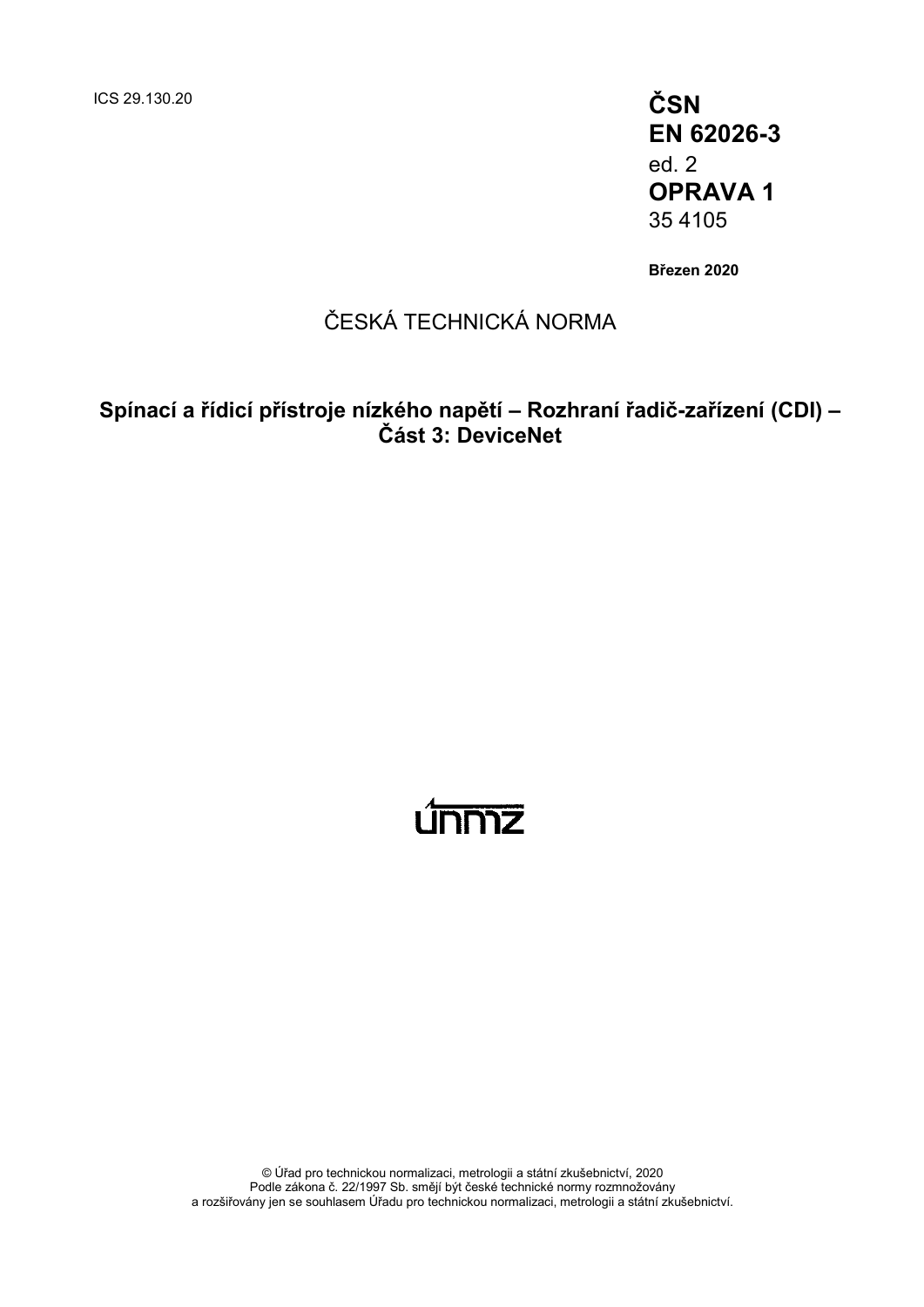ČSN EN 62026-3 ed. 2/Opr. 1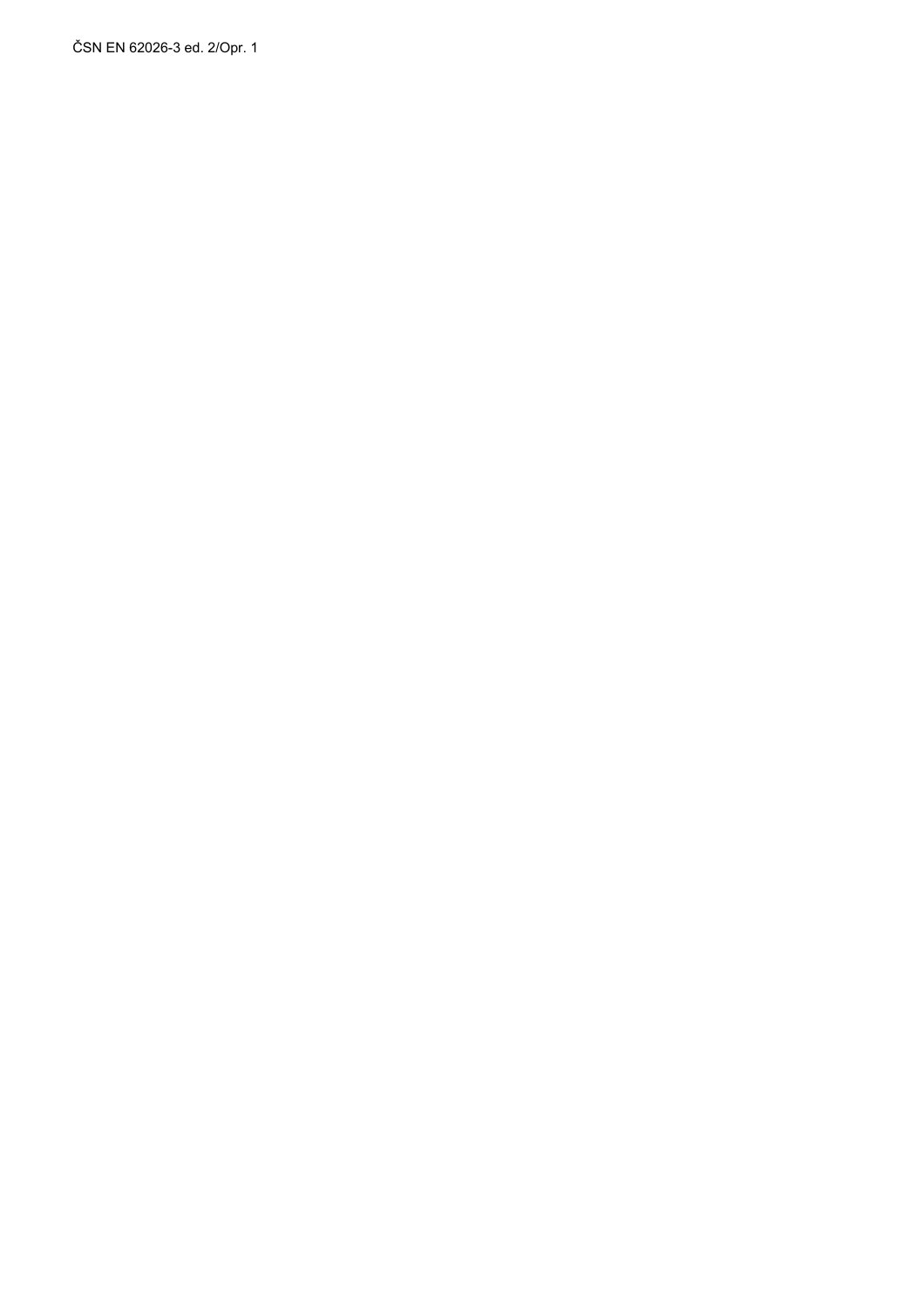# EUROPEAN STANDARD NORME EUROPÉENNE EUROPÄISCHE NORM



December 2019

ICS 29.130.20

English Version

### Low-voltage switchgear and controlgear - Controller-device interfaces (CDIs) - Part 3: DeviceNet (IEC 62026-3:2014/COR2:2019)

Appareillage à basse tension - Interfaces appareil de commande-appareil (CDI) - Partie 3: DeviceNet (IEC 62026-3:2014/COR2:2019)

 Niederspannungsschaltgeräte - Steuerung-Geräte-Netzwerke (CDIs) - Teil 3: DeviceNet (IEC 62026-3:2014/COR2:2019)

This corrigendum becomes effective on 6 December 2019 for incorporation in the English language version of the EN.



European Committee for Electrotechnical Standardization Comité Européen de Normalisation Electrotechnique Europäisches Komitee für Elektrotechnische Normung

**CEN-CENELEC Management Centre: Rue de la Science 23, B-1040 Brussels** 

© 2019 CENELEC All rights of exploitation in any form and by any means reserved worldwide for CENELEC Members.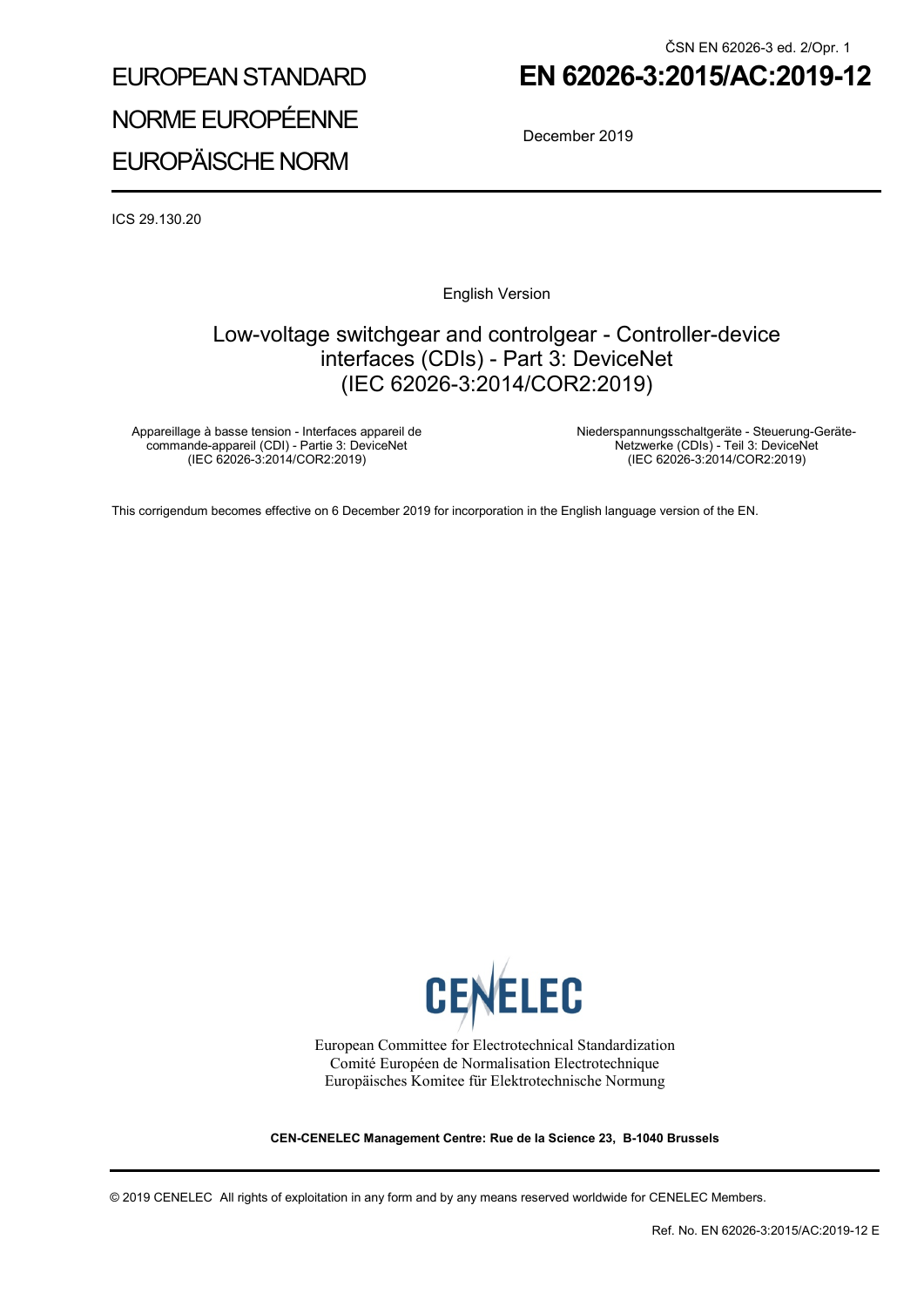EN 62026-3:2015/AC:2019-12

ČSN EN 62026-3 ed. 2/Opr. 1

#### **Endorsement notice**

The text of the corrigendum IEC 62026-3:2014/COR2:2019 was approved by CENELEC as EN 62026-3:2015/AC:2019-12 without any modification.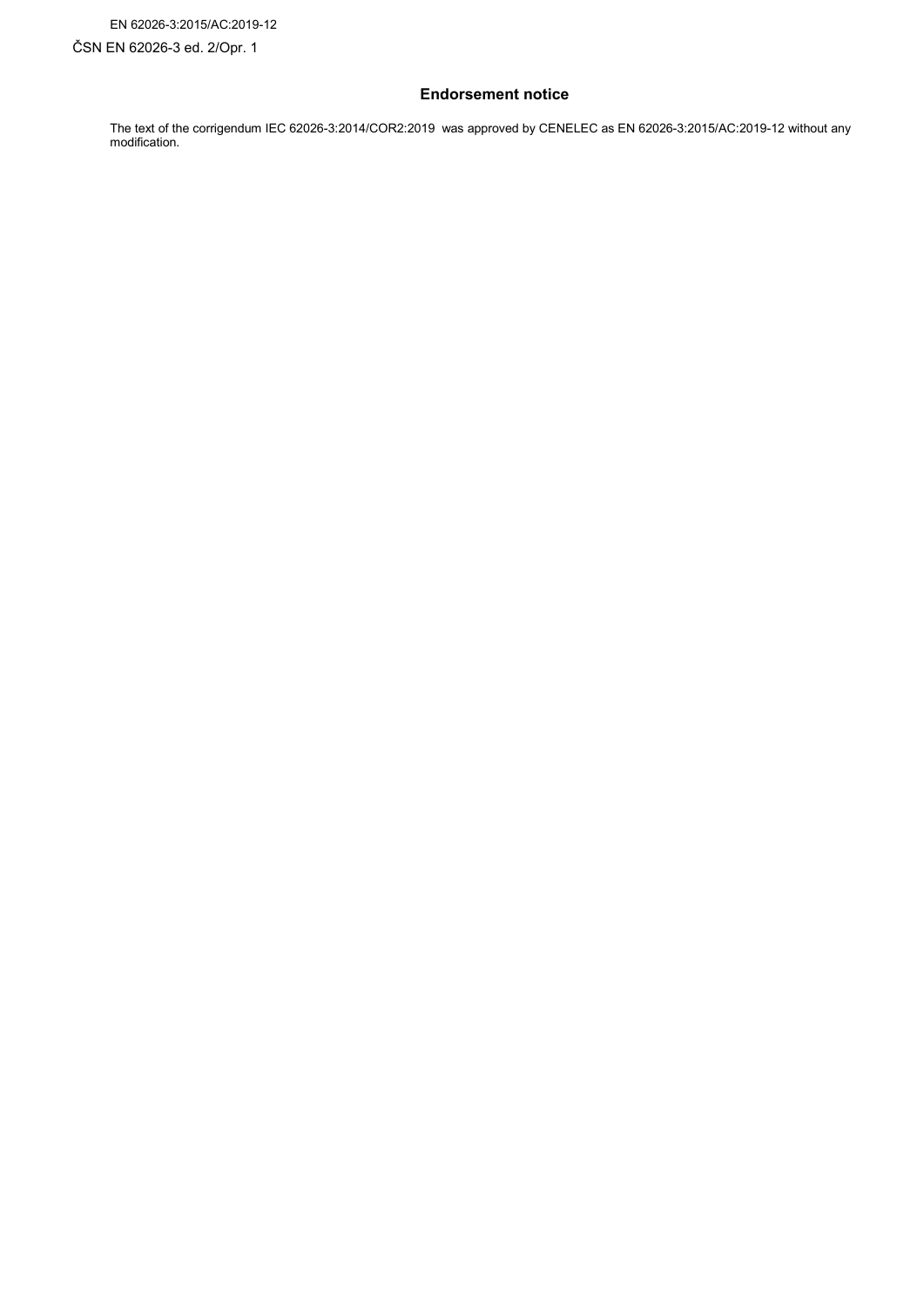IEC 62026-3:2014/COR2:2019 – 1 – © IEC 2019

## INTERNATIONAL ELECTROTECHNICAL COMMISSION COMMISSION ÉLECTROTECHNIQUE INTERNATIONALE

\_\_\_\_\_\_\_\_\_\_\_\_

**IEC 62026-3 Edition 3.0 2014-08**

**IEC 62026-3 Édition 3.0 2014-08**

**Low-voltage switchgear and controlgear – Controller-device interfaces (CDIs) –** 

**Part 3: DeviceNet**

**Appareillage à basse tension – Interfaces appareil de commande-appareil (CDI) –** 

**Partie 3: DeviceNet**

**CORRIGENDUM 2** 

Corrections to the French version appear after the English text.

Les corrections à la version française sont données après le texte anglais.

#### **Figure 44 – Success response to release\_master/slave\_connection\_set request**

This correction applies to the French language only.

**Figure 69 – Transmit levels**

This correction applies to the French language only.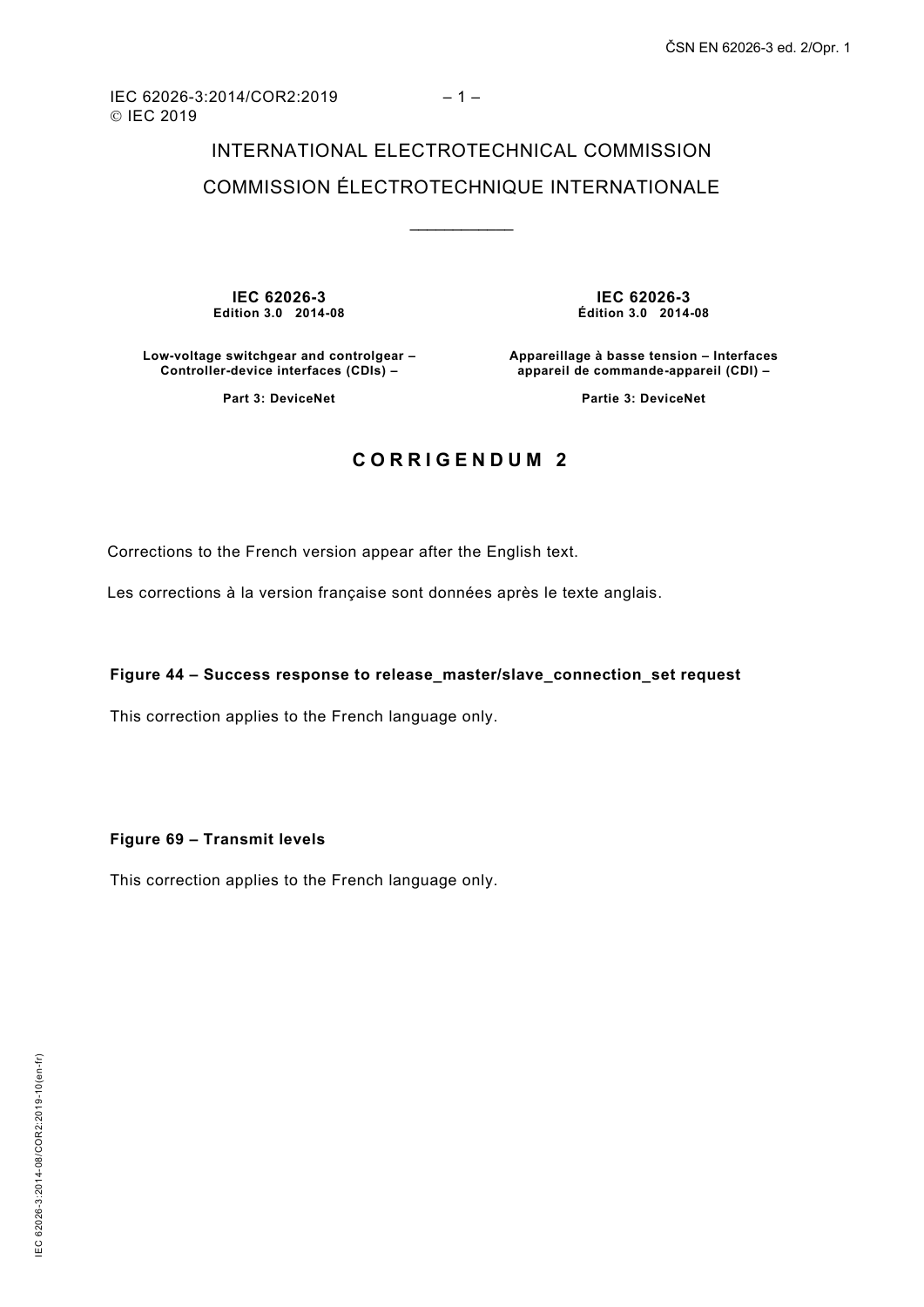Corrections à la version française:

#### **Figure 44 – Réponse positive à une requête release\_master/slave\_connection\_set**

*Replace the existing figure with the following:*

|                    | Contenu     |                |               |  |   |   |  |     |
|--------------------|-------------|----------------|---------------|--|---|---|--|-----|
| Rang de<br>l'octet | 7           | 6              | 5             |  | 3 | 2 |  |     |
|                    | Frag<br>(0) | XID            | <b>MAC ID</b> |  |   |   |  |     |
|                    | R/R         | Service (0x4C) |               |  |   |   |  |     |
|                    |             |                |               |  |   |   |  | IEC |



#### **Figure 69 – Niveaux de transmission**

*Replace the existing figure with the following:*



**Figure 69 – Niveaux de transmission**